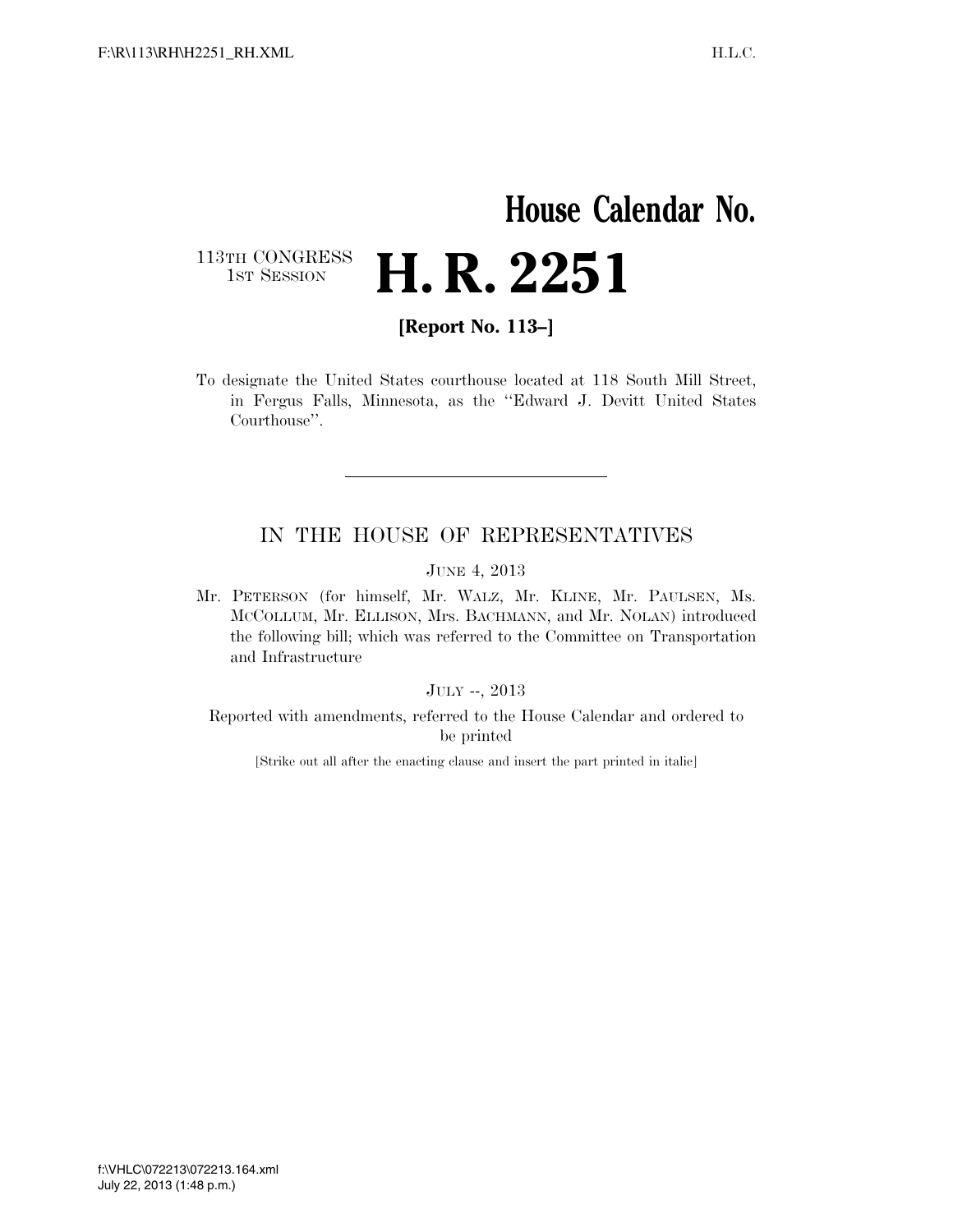# **A BILL**

To designate the United States courthouse located at 118 South Mill Street, in Fergus Falls, Minnesota, as the ''Edward J. Devitt United States Courthouse''.

VerDate 0ct 09 2002 13:48 Jul 22, 2013 Jkt 000000 PO 00000 Frm 00002 Fmt 6652 Sfmt 6652 C:\DOCUME~1\TAMERY~1\APPLIC~1\SOFTQUAD\XMETAL\5.5\GEN\C\H2251\_RH.XML HO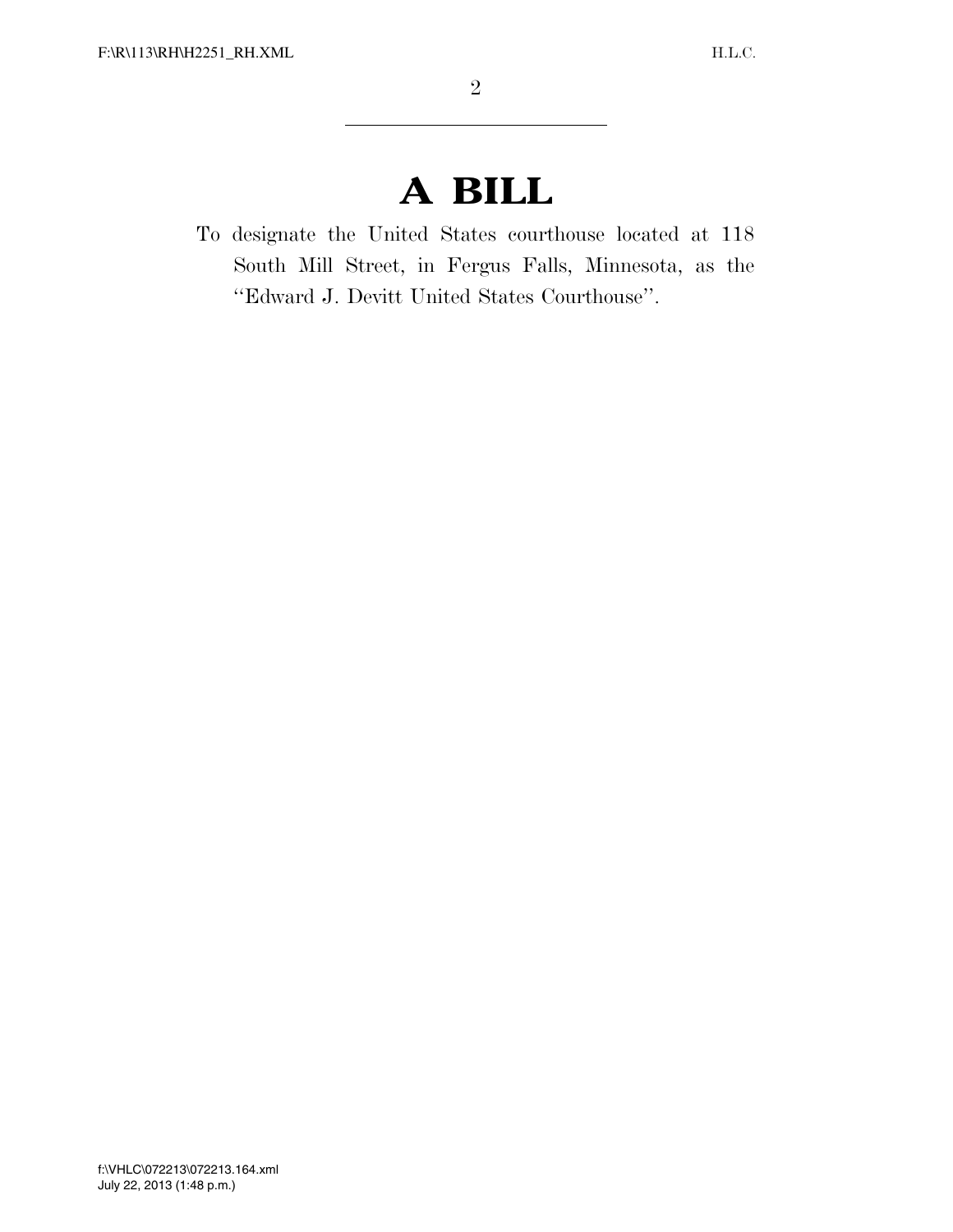*Be it enacted by the Senate and House of Representa-tives of the United States of America in Congress assembled,*

### **SECTION 1. DESIGNATION.**

 The United States courthouse located at 118 South Mill Street, in Fergus Falls, Minnesota, shall be known and designated as the ''Edward J. Devitt United States Courthouse''.

#### **SEC. 2. REFERENCES.**

 Any reference in a law, map, regulation, document, paper, or other record of the United States to the United States courthouse referred to in section 1 shall be deemed to be a reference to the ''Edward J. Devitt United States Courthouse''.

### *SECTION 1. DESIGNATION.*

 *The United States courthouse and Federal building lo- cated at 118 South Mill Street, in Fergus Falls, Minnesota, shall be known and designated as the ''Edward J. Devitt United States Courthouse and Federal Building''.* 

#### *SEC. 2. REFERENCES.*

 *Any reference in a law, map, regulation, document, paper, or other record of the United States to the United States courthouse and Federal building referred to in sec- tion 1 shall be deemed to be a reference to the ''Edward J. Devitt United States Courthouse and Federal Building''.*

Amend the title so as to read: ''A bill to designate the United States courthouse and Federal building lo